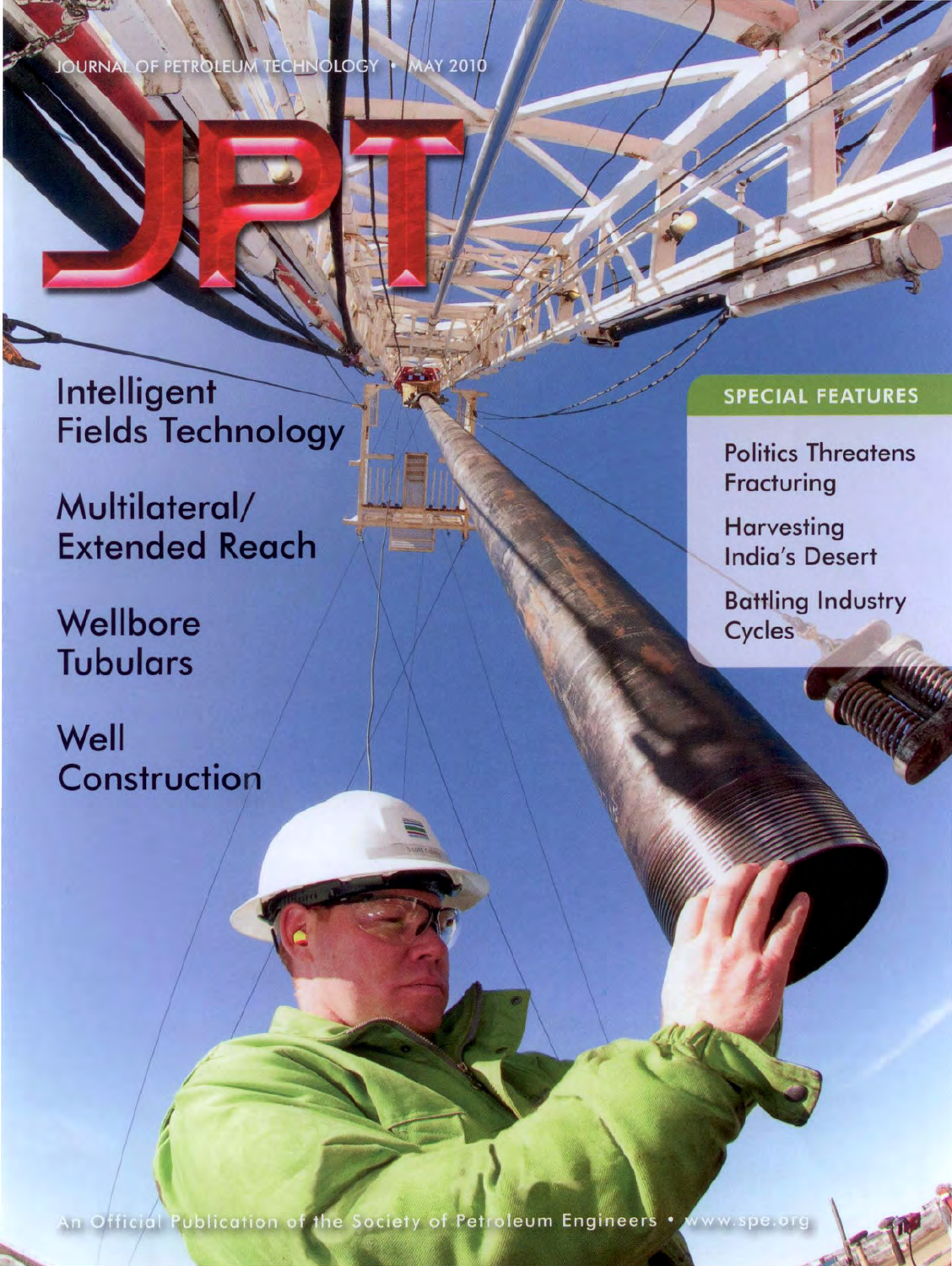# o • **X**ico

# FPS.OS ENTER THE GULF OF MEXIC **OPERATOR TOOL BOX**

Peter Lovie, Independent Consultant

Editor's note: This is the second of two articles on the technical challenges and regulatory hurdles that were overcome to allow the use of floating production, storage, and ' offloading vessels (FPSOs) in the US Gulf of Mexico (GOM). The FPSO that will be installed at Petrobras' Cascade/Chinook development in the deepwater GOM is planned for mid-2010 startup.

 $\leftarrow$ 

•

As 2006 progressed, teams of operators' engineers continued deliberations on how to make a start on producing two US Gulf of Mexico (GOM) field developments using a flooting production, storage, and offloading (FPSO) vessel as an early production system (EPS). One team decided against it and the other agreed that an FPSO did make good sense for its field. It was an interesting contrast in the philosophies of two operotors: one (Chevron) very deliberative and exhaustive, investigating all options before proceeding and only then in a tightly organized project management and planning structure; the other (Petrobras) with a more pragmatic approach, borne of the uncertainties faced in production from these untested formations and their success in Brazil in trying out production for a short period at new fields (Fig. 1).

The use of an FPSO was agreed for the Petrobras-operated Cascade/ Chinook development (Devon as a partner on Cascade and Total on

Chinook). At multiple standing-roomonly technical sessions at the 2007 Offshore Technology Conference in Houston, the offshore industry debated and settled on design-code revisions. Simultaneously, negotiations proceeded on contracting the first FPSO for the GOM, and August 2007 saw the contract signed for chartering the first FPSO in US GOM waters, for the Cascade/Chinook development. Competition had been fierce for this pioneering project.

Within weeks, two new shuttle tankers were chartered to provide export to GOM ports. This was not as simple as it sounds, as these tankers would tronsport oil from one US port (the FPSO) to another US port (the shore terminal or refinery) and so had to conform to the Jones Act, which stipulated that

• Crews had to be US citizens.

• The ownership of the tankers had to be at least 75% US.

• Tankers for Jones Act trade had to be built in the US.

•

•*I*

All of the conditions translate to high capital expenditure and day rates, approximately 2-3 times that of a non-Jones Act tanker. The Merchant Marine Act of 1920 (The "Jones Act") does apply to shuttle tankers, but does not apply to FPSOs.

By standards elsewhere in the world, the shuttle tankers used in the US GOM are not particularly efficient-they are small (approximately 330,000 bbl capacity) to enable entry into US GOM ports with 40 ft draft restrictions, and must have alternate use in products



service in US waters if the shuttle-tanker business does not continue.

Senator Wesley Livsey Jones (1863-1932) was a Republican from the Jones state of Washington



).

During *the 14-year iourney of FPSO vessels to the* US *Gulf of Mexico (GOM), Peter Lovie advocated the* use of *the FPSO and shuttle-tanker solutions* as *part* of his *work* for *an FPSO* contrador *(Bluewater* for 7 *years), then with* a *shuttletanker company* (5 *years with* American *Shuttle Tankers, later Teekay), and* for *the last* 3 *years with Devon Energy. The* narrative *in this* two-part series *draws from* his presentations *at* two *international FPSO conferences in* 2009, from *SPE*

*workshops in* 2002 *and* 2003, *and* a *February* 2009 *paper on export* economics. *For* more *information,* see *www.lovie.org. After Devon's sale* of US *GOM deepwater properties and* its *ultimate exit from the* offshore business, *he became an independent consultant.*

•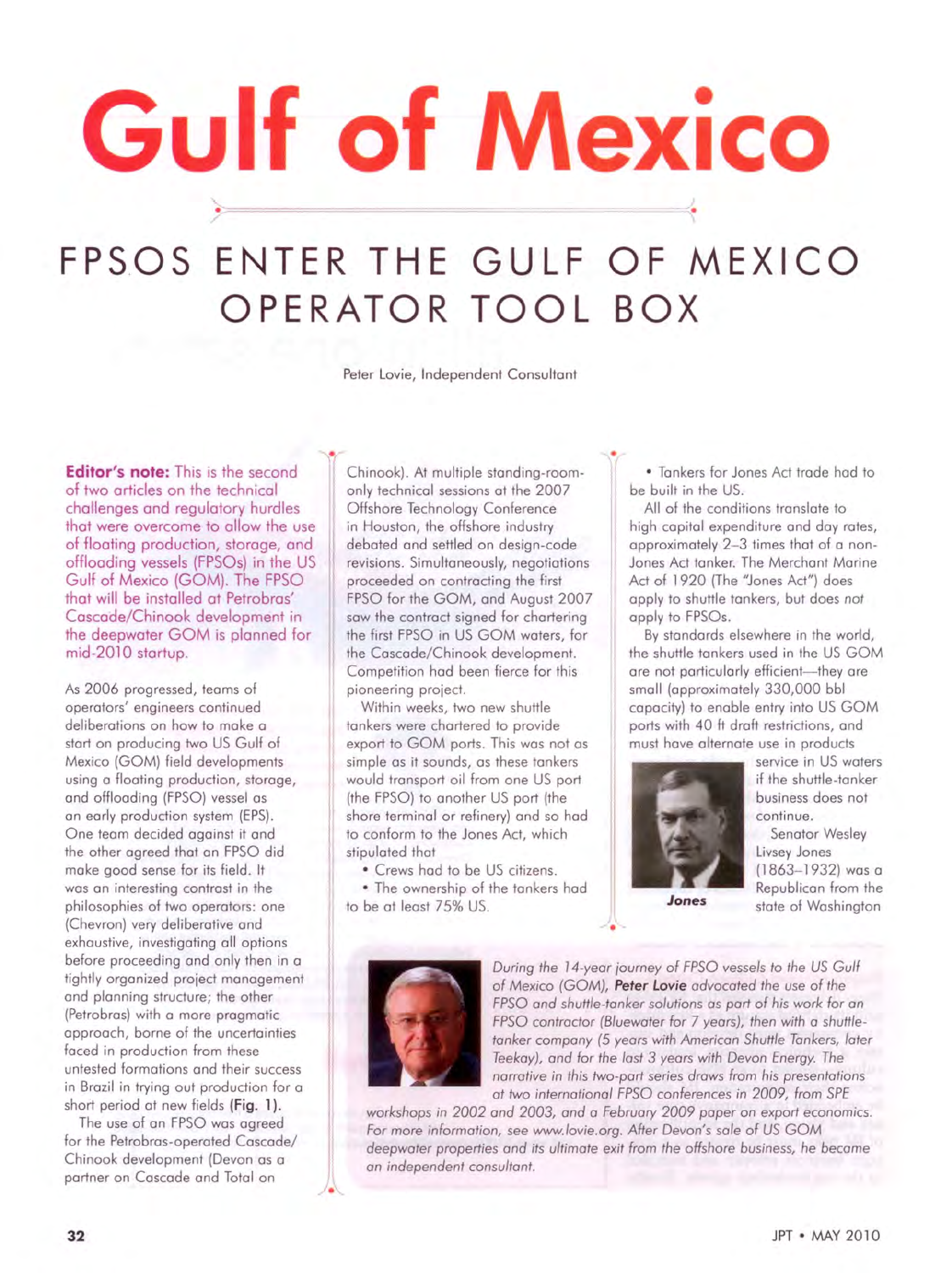and author of the Jones Act, intended to protect his state's trade with Alaska. Jones served five terms in the House of Representatives and then 22 years in the US Senate. Some might call Jones a villain (if you have to pay for moving oil in Jones Act tankers) but some call him a great benefactor (e.g., US seafarer unions and shipyards).

•

•

#### HURRICANES HAD **LITTLE EFFECT**

In 2008, hurricane Ike demolished 59 offshore platforms in the US GOM compared with the 2005 experience of 66 with hurricane Rita and hurricane Katrina's 47. But it was the financial hurricanes-the record run-up in oil prices and then the world financial crisis of November-that shook the oil field and its suppliers. Nevertheless, the lease contract for the BW *Pioneer* FPSO , remained solid and work continued on its conversion and construction, for a planned first oil date of June 2010.

Late in 2009, it looked like there were cracks in the confidence of

> *Cesar Palagi is the Walker Ridge Produdion* asset *manager with Petrobras America, based* in *Houston. Pa/agi*



**Pa/ag;** *is responsible*

*for the design and implementation* of *development projeds* of *ultradeepwaters and Lower Tertiary* petroleum *fields in the* Gulf of *Mexico. He* has *provided technical and managerial E&P*services *to Petrobras for* 30 years. *He earned* a *degree* in *civil engineering* from *the Universidade Federol do Rio Grande do SuI, and earned an MSc degree* from *Universidade Federal de Ouro Preto, Brazil, and* a *PhD* from *Stanford University, both in petroleum* reservoir *engineering.*

The Cascade and Chinook fields are located in the Walker Ridge Outer Continental Shelf leasing area of the central Gulf of Mexico (GOM). There are no production analogs for these two fields and a phased development is justified because of reservoir uncertainties. The purpose of Phase 1 is to analyze reservoir performance to enable optimization of future project-

| <b>Operator/Development</b><br><b>Status Late 2009</b>                                            | <b>Field Name</b> | <b>Partners</b>                             |
|---------------------------------------------------------------------------------------------------|-------------------|---------------------------------------------|
| Petrobras-operated: single<br>FPSO for both fields<br>BW Pioneer comes on<br>station mid-2010     | Cascade           | Devon 50%, Petrobras 50%                    |
|                                                                                                   | Chinook           | Petrobras 66.67%, Total 33.33%              |
| Chevron-operated, FEED<br>contracted August 09, single<br>semisubmersible to serve<br>both fields | Jack              | Chevron 50%, Devon 25%,<br>StatoilHydro 25% |
|                                                                                                   |                   |                                             |
|                                                                                                   |                   |                                             |

Fig. 1-Comparison of development solutions in deepwater fields in the US GOM.

development phases or, conversely, to minimize investment in the event of failure.

Cascade was discovered in 2002 and Chinook in 2003. The discoveries, among others, defined a new hydrocarbon trend in ultradeepwater GOM. The hydrocarbon-bearing sandstones are equivalent to the Wilcox Group (Eocene-Paleocene), a prolific producing sediment onshore GOM. Cascade is located approximately 160 miles south of the Louisiana coast in 8,200 ft water depth and Chinook is approximately 15 miles south of Cascade in 8,700 ft water depth. Wells will be drilled to a total depth of approximately 27,000 ft. Petrobras operates both fields.

Phase 1 will consist of two subsea wells in Cascade and one subsea well in Chinook tied back to the disconnectable turret-moored FPSO vessel BW *Pioneer.* Oil (18-27°API) will be transported from the field in shuttle vessels to terminals along the Gulf coast from Texas to Mississippi and gas will be exported through a gas-export pipeline. The minimum amount of infrastructure will be installed in Phase 1; however, the development concept is flexible and enables multiple development scenarios in future phases and up to

80,000 BOPD of production. Besides the FPSO and shuttle tankers, two other technologies new to the US GOM will be deployed in Phase 1: free-standing hybrid risers and subsea electric submersible pumps.

The FPSO and shuttle tanker were the preferred solution for Phase 1 af development af Cascade and Chinook fields mainly because of the uncertainties on the performance of Lower Tertiary reservoirs and the lack or pipeline infrastructure in the Walker Ridge quadrant of GOM. Petrobras has deployed FPSOs to develop petroleum fields affshore Brazil since the 1970s.

While the available data was insufficient to form a basis for a fullfield development at the time of the conceptual design in the second half of 2006, there was sufficient data to implement a phased-development plan with a small number of initial wells. The design and procurement of the FPSO and the subsea system was conducted in 2006 and 2007. Most of the construction and installation of these facilities were performed in 2008 and 2009. The well drilling and completion campaign started in 2008. First oil is on schedule for mid-2010.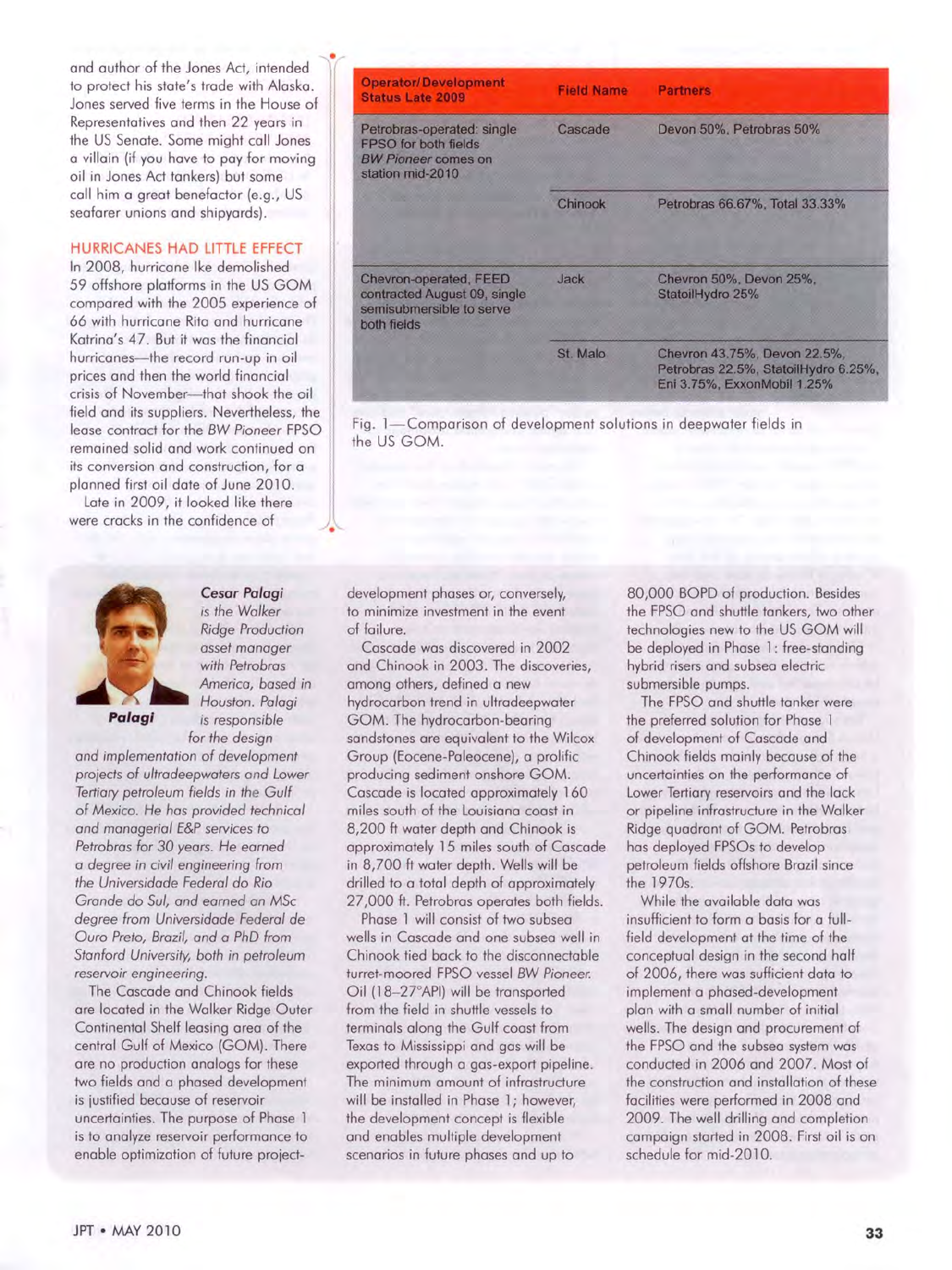success for US GOM deepwater developments: Statoil sold some of its interests in deepwater blocks to CNOOC, and Devon announced plans to sell deepwater assets and eventually decided to get completely out of its offshore, selling its Cascade and Jack St. Malo interests to Maersk Oil.



*WD. (Dave)* Bozeman was *vice*

*president* at *Devon Energy* in *Houston, responsible for the Ptoiect Support Office that planned* **Bozeman** *and managed moiot ptoiects, before*

*Devon's sell down* of *deepwater* assets. My first exposure to the idea of the FPSO vessels and shuttle-tanker concept was in the late 1980s during my experience on a development in the South China Sea. The development was remote and for removed from pipeline infrastructure, so the ideo of using a tanker to store and then transport crude to markets mode a lot of sense. This concept registered with me in a profound way because the area in China was prone to cyclonic wind storms and the FPSO was designed to be disconnected and able to run from approaching storms.

Years later during my tenure with Devon Energy, this concept seemed like a near-perfect solution for developing Lower Tertiary prospects. At the time, Devon was the second-largest acreage lease holder in the Lower Tertiary area and had several real possibilities for development, both as operator and nonoperating portner. The FPSO/ shuttle-tanker concept seemed to be a good fit because these prospects were far from pipeline infrastructure and developing pipelines in these water depths was prohibitively expensive. Several years of economic study seemed to show that FPSOs were economically attractive. Also, the possibility of operating shuttle tankers as "floating pipelines" seemed to some of us as a golden opportunity to monetize these tankers rather than just consider them as an operating necessity; it seemed possible to make a profit from them instead of just suffering on operating expense.

• But <sup>2010</sup> has brought in a new decode with hope for better times. The first FPSO for the US GOM is complete and en route at the time this article was written. Petrobras as the operator at Cascade/Chinook has managed its way successfully through all the regulatory hurdles of the US, through changes in partners and the business climate during the journey,

We believed that during times of low production from one development, the shuttle tankers could be redeployed, shored, or hired out to other operators at a profit. Also, the shuttle-tanker concept would give independents a strength that majors in the area enjoyed and that was infrastructure. Shuttle tankers could act as our "pipeline infrastructure" and give us a similar competitive advantage in deepwater areas.

The major drawback of the concept in the GOM is the tanker itself. Ever since the Valdez incident there has been a very real concern for the potential liability of a large oil spill due to a tanker occident whether caused by nature or man. However, there is a huge body of experience with tanker operations (both FPSO and shuttle tankers) worldwide and so it was important to perform due diligence and make sure everything was done as well as could be done in our industry. We had often joked that the method of oil export from the FPSO did not matter as long as it was safe. Whether it was done with canoes or buckets didn't matter as long as not a drop of oil was spilled and safety of the operating crew and infrastructure was not compromised.

All joking aside, it was serious business to be involved in the first FPSO/shuttle-tanker development in the US. There was not on extensive established shuttle-tanker business in the GOM such as existed in the North Sea or Brazil. Thus our portner Petrobras hod a difficult task finding available shuttle tankers that would satisfy project requirements and also meet the Jones Act requirements. Also, while the concept hod been tentatively approved by the US Coast Guard and US Minerals Management Service years ago, the actual procedures of approval for the first real project would have to be hashed out detail by detail.

There are many problems inherent with large development projects like

and has upheld its fine reputation for pioneering and being a leading user of FPSOs.

#### LESSONS LEARNED AND WHAT'S AHEAD

It has become apparent that FPSOs in US GOM are unlikely to be used anywhere other than in the most remote and deepwater locations-

Cascade/Chinook and the many others pending in the Lower Tertiary, not the least of which are cost and schedule. The majors for years have been plagued by significant project cost and schedule overruns and have worked to establish project-management systems and processes to help mitigate that. Devon recognized the need and created a Project Support Office tasked with the creation of project-management principles, systems, and tools to be used in major project planning and execution. This system, the Devon Project Management Methodology, was put in place to provide ample checks and balances during each phose of a project to minimize surprises and mitigate the risk of them when surprises did occur.

All of that effort is now moot, since Devon has sold its deepwater interests for reasons valid to its new corporate strategy. The Project Support Office was disbanded and many employees both within and outside of the office were laid off, myself included. However, several important things stand out during the journey with Devon, including:

• While Devon never used an FPSO, the concept did receive serious attention by Devon management along with several other concepts such as the spar and semi.

• Devon recognized and supported a rigorous planning and execution process, including extensive use of decision analysis that objectively compared different field-development solutions. Emphasis was put on forming cross-disciplinary teams that included geologists, geophysicists, petroleum engineers, facility engineers, and project-management experts.

• There was no prejudice among operators against using FPSOs. It was a long journey to the first one, but it was only a matter of time and finding the right application.